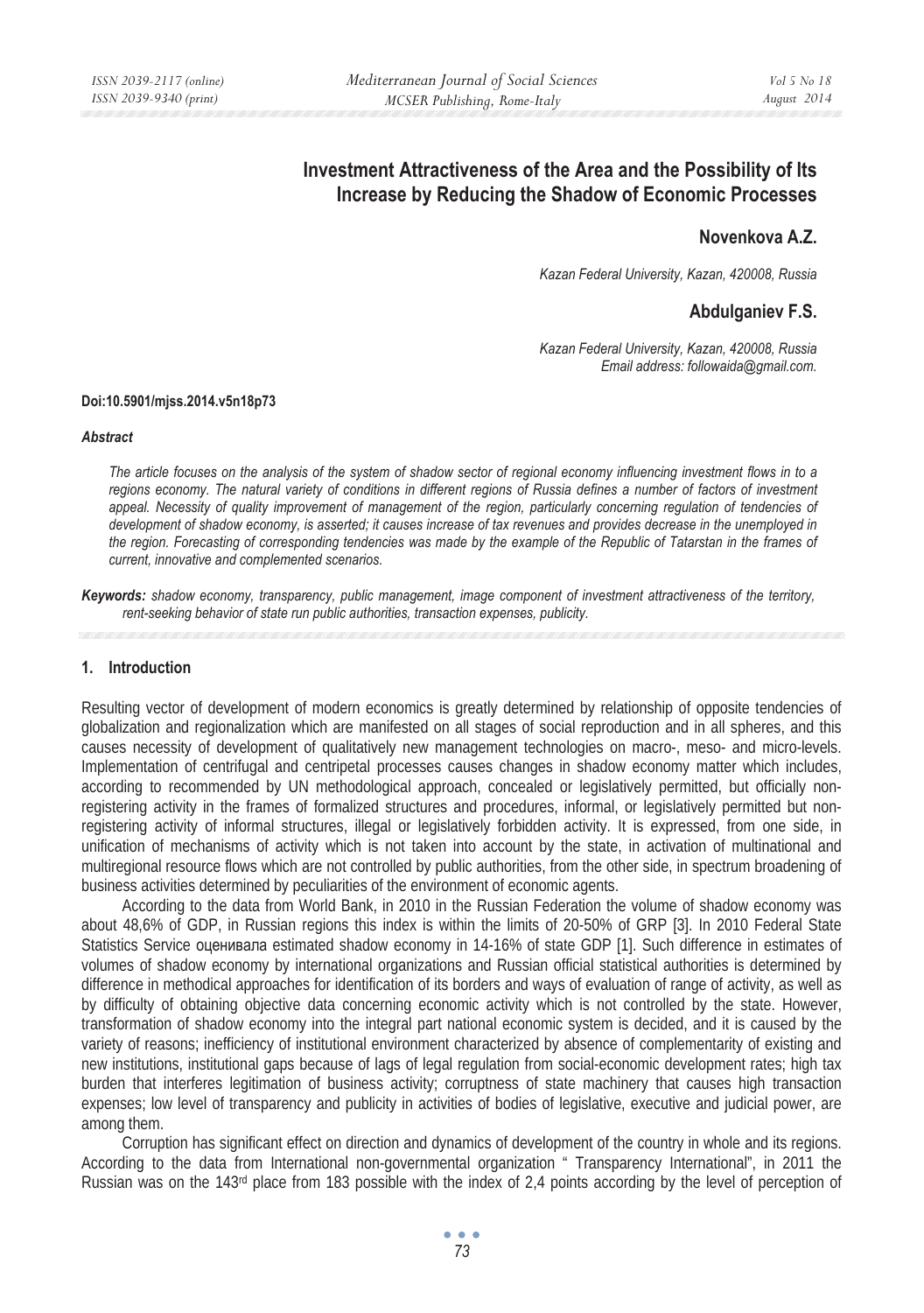corruption  $[2]$ , whereas in 2010 it was on the 154<sup>th</sup> place from 178 with index of 2.1 points. Some positive changes are caused by introducing and passing anti-corruption legislation which determines the main legal parameters of prevention of corruption in public sector. At the same time such laws control and restrain bribery and evasion of the tax payment as elements of shadow economic activity are important factors of budget deficit and decrease of total revenue only de minimis.

## **2. Methodology**

Start of study of shadow economic relations was in the 70s of the XX century in the works of K. Hart, R. Bromley, G. Mead, C. Morrison who analyzed illegal employment in the countries of the third world. Modern paradigm of theories of shadow economic sector is mainly determined by views of H. De Soto who considers shadow economic relations as the factor of steady development. V. Cartaya, G. Marquez, G. Mezera, V. Tokman devoted their works to research of some aspects of unaccounted business activities. Attempt to use Marxist methodology for analysis of shadow economic sector was made in the works of M. Castells and A. Portes.

In spite of considerable amount of work which touches upon different aspects of public management, the questions of legalization of shadow economic processes and phenomena in the context of the problem of improvement of the effectiveness of regional regulation were not studied thoroughly. A lot of theoretical and practical questions connected with definition of boundaries of the shadow sector and estimate of its extent, transparency of regional management as the factor of quality improvement of public services of management are still debatable and require additional research and background study.

The aim of the work is to develop and lay a scientific foundation for theoretical-methodological basis and practical recommendations concerning formation and development of the system of regulation of shadow economic sector as the necessary part of improvement of image component of investment attractiveness of territorial subdivisions.

Research of the shadow sector of regional economy allowed to offer the author's approach to its structure which differs from the one that is used in practice of the countries with developed market economy and which takes into account peculiarities of modern Russia. According to this approach, shadow economy consists of the following parts: household economy in the frames of which distinct contract relations are regulated by informal institutions only (traditions, social capital, social trust, etc.) without violation of formal restrictions; shadow, or criminal economy as the complex of hidden contracts with participation of unregistered according to the established procedure entities of business activities which are executed with violation of formal institutions (laws, regulations) despite enforcement mechanisms which provide observance of institutional restrictions that takes the form of economic crimes; unfixed economy as complex of hidden contracts executed by agents of legal economic sector (registered according to the established procedure entities of business activities, bureaucratic apparatus, managers) with violation of formal restrictions which takes the form of tax or other offences; unaccounted, or, unobserved, economy as the complex of hidden contracts executed with violation of requirements of financial state control or other forms of state control with participation of agents of legal economic sector (accounting misstatements, falsification of figures, falsification of data concerning production quality, etc.); informal economy itself as the complex of hidden contracts executed in accordance with informal institutions (opportunist rentseeking behavior of bureaucratic apparatus, entities of business activity, households).

## **3. Conclusion**

Performance of social-economic functions aimed at overcoming (preventing) market "failures" by the state presupposes control of access for limited resources on the basis of specification of ownership direct authority, as well as access for potential counterparts, for participation in the system of contract relations. Performance of the entrance control function by the state causes distortions of structure of interactions and gives sustainability to the last ones because of its security from bankruptcy threat. The function of access control is implemented in the frames of restricted interaction field which has institutional, special and economic nature.

Restrictions of institutional character are caused by information asymmetry and big expenses of monitoring of activity of governmental authorities for principals. They are presented by complex of formal and informal institutions and sanctions that implements their performance. Restrictions of special character are connected with detachment of relatively independent regional subdivisions as a part of national economic space, in 3D (tridimensional) measurement of which (economic time, transactions, business competition) dynamic sequence of contracts with participation of local community, business entities of the territory of environment and regional authorities, is implemented . Restrictions of economic character presuppose big expenses of entrance into subject area of territorially localized transactions and of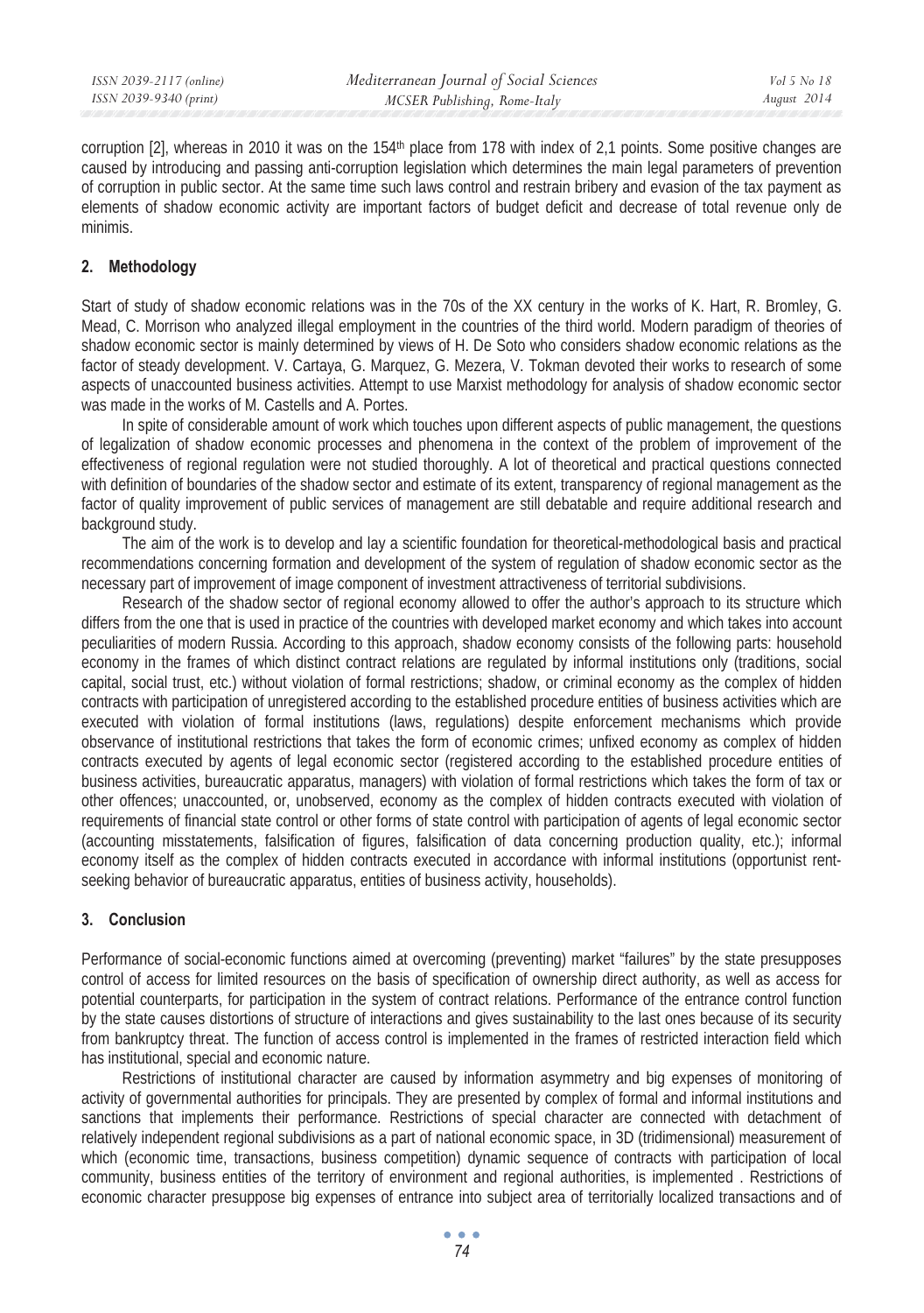exit from it – license payments, registration fees, restrictions imposed on repatriation of income of non-residents; system of residence permits for general public; expenses of support of subject matter – membership fees, size of authorized capital.

Regulation of production takes the form of absolute prohibitions or partial bans which result in increase of transaction expenses in the legal economic sector and increase of shadow sector share. Monopoly preferential benefits as the form of prohibition are implemented in the form of state-owned corporations (government business enterprises); virtual cartels (multicorporate enterprises) in case of assigning quotas for production of enterprises of this sectoral affiliation; licenses; quality standards; custom fees and other measures as a fine from manufacturers from other regions; fines in the frames of anti-monopoly and environmental protection legislation; patents, etc. Authorization of the state for the function of definite limitations and access control predetermines potential possibility for regional authorities to gain income from implementation of legal powers for benefits or for income from previous use or from permission for other agents to use relatively limited long-term assets, right for capital value of which does not belong to them. Such income takes the form of administrative-status rent.

There are factors that restrict ability of regional authorities for entrance control: imperative aspiration for encouragement of investments into regional economy; interaction fields set up with participation of regional subdivisions that co-exist and partially intercrossing on macro- and meso-levels (network formations, vertically integrated structures, special economic zones); increase of mobility of resources in conditions of globalization; informational support of society; activity of some non-governmental organizations that provide transparency of public administration. At the same time control for resources with immobility (natural resources) increases rent-seeking character of activity of regional authorities allowing to the last ones to redistribute rent for its own benefit.

High level of transaction expenses causes impossibility of elimination of shadow sector of regional economy. If transformation expenses are higher than transaction expenses of functioning of shadow relations, the relative share of revenues from shadow sector in overall volume of meso-economic indicators will be the same. Transaction expenses of functioning of entities of shadow economic relations in the region include expenses of information search in relation to services of public administration, counterparts, manufacturing factors and final goods which appear in the result of incompleteness and imperfection of information part of transactions; expenses of holding negotiations concerning drawing up and fulfillment of contracts (collateral, current and post-contract); expenses of measurement arising in the result of difficulty of determination of quality of goods (services, including public ones); expenses of specification and property rights protection; expenses of opportunist behavior of employees of state run public authorities, managers, households.

High level of transaction expenses is determined by low quality of functioning of public administration system, variance of chosen strategy and priorities of regional regulation to resource potential of economic agents, contradiction between new and imported institutions and contents of functioning institutional contour, by incompleteness of consideration of interests of economic agents, time gap between activity of economic process and its institutionalization.

In the frames of shadow economy qualitatively new institutions can form, later they transform into the part of the institutional contour of the regional economy (for example, instruments of financial market). In some cases the institutions of shadow sector duplicate and compete with formal restrictions forming existing institutional contour of regional economy. It contributes to improvement of the effectiveness of functioning of agents of regional economy (business activity without state registration and licensing).

Definite similarity is typical for restrictions that determine activities of the organized crime and the state (production of public goods in the form of provision of services for property rights protection), as well as of households (criminal organization cultivates relations of cooperation and mutual assistance). Thus, if in the frames of shadow sector of regional economy qualitatively new institutions or institutions, competing with institutions which function in legal economic sector, are formed, in this case regional economy is characterized by rather efficient distribution of resources. In this case economic objectives of unshadowing (improvement of regional legislation, reduction of administrative barriers, use of information technologies in cooperation with governmental authorities and public service customers, etc.) can be included into mid- and long-term programs of social-economic development of the region.

If transformation expenses are lower than transaction expenses of functioning of entities of shadow relations, in this case measures aimed at legalization of shadow sector can provide more effective distribution of resources which presupposes necessity of development and implementation of enforcement regional measures in short-term period (clampdown of responsibilities, control of compliance, etc.). Such measures become especially important in case of performing mainly the temporary closing-down function by institutions of shadow economy (when archaic institutions in this sector function for a long time with potential possibility of regeneration. Share of shadow economy in developed countries can be an indicative parameter (about 10% of GDP).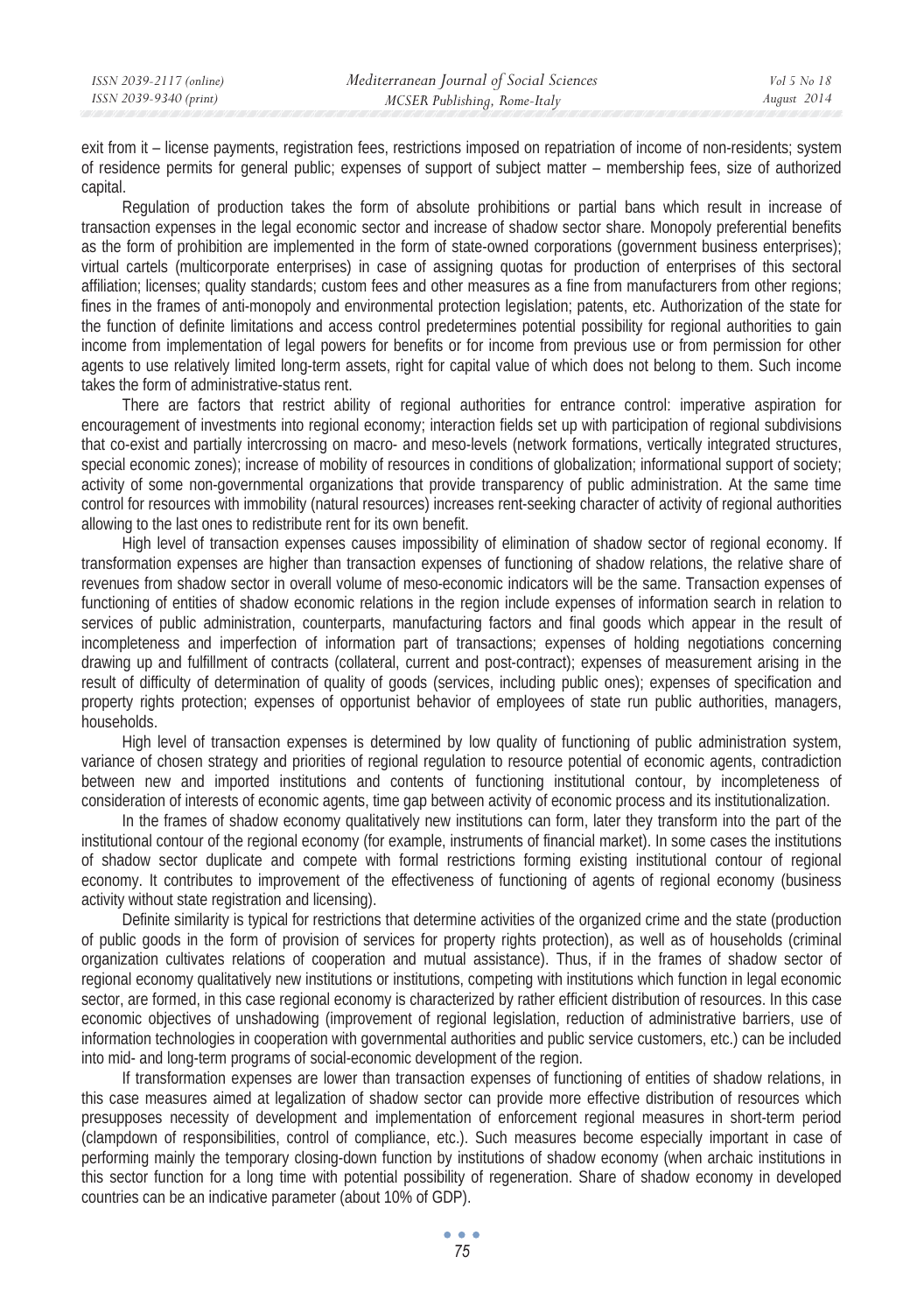| ISSN 2039-2117 (online) | Mediterranean Journal of Social Sciences | Vol 5 No 18 |
|-------------------------|------------------------------------------|-------------|
| ISSN 2039-9340 (print)  | MCSER Publishing, Rome-Italy             | August 2014 |

Increase of efficiency and control performance of shadow economy in the region will help to provide, from one side, tax revenue increase of individual income tax and company profit what will happen as a result of exit of part of meso-level economy from darkness, as well as decrease of level of registered unemployment rate caused by possibility of legalization of some forms of work. In the frames of the research equations of linear regression which reflect dependence of dynamics of unemployment rate and dynamics of rate of profit-making enterprises from quality level of regional management were constructed on the basis of social-economic indicators of Volga region federal district in conditions of post-crisis development [15].

 $(1)$   $\Delta$ *Y* $\delta$ <sub>*ea*</sub> = 1,9038 - 0,033*YK*<sub>*py*.</sub>

where  $\Delta Y_{\text{10}}$  – dynamics of share of officially registered unemployment rate from total number of employable population, %;

 $YK_{py}$  – quality level of management of the region, score point (0÷100).

 $(2) \Delta y \partial_{nn} = -23.061 + 0.3984 \text{ YK}$ <sub>*ov*.</sub>

where  $\Delta$ *y*<sub>Ann</sub>– dynamics of share of profit-making enterprises from total number of economic regional entities, %.

Thus, quality improvement of management of the region, first of all in the part of regulation of tendencies of shadow economy development, causes tax revenue increase and provides decrease of unemployment rate in the region. Forecasting of corresponding tendencies was on the example of the Republic of Tatarstan in the frames of the following scenarios:

- a) current, in the frames of which mechanisms and methods of regional management evolve in accordance with existing tendencies;
- b) innovational, according to which mechanisms and methods of regional management are improved in the frames of implementation of innovative scenario of development of the Republic of Tatarstan;
- c) complemented , in the frames of which mechanisms and methods of regional management are improved not only according to statements of innovative scenario of development of the Republic of Tatarstan, but on the basis of introduction of proposed in present work instruments of regulation of shadow economy as well.

Forecasting results are presented on pic. 1.



**Pic. 1.** Dynamics of unemployment rate and rate of profit-making enterprises of the Republic of Tatarstan for 2013-2017, % (forecast)

## **4. Results**

As it is seen from the picture, in case of implementation of the complemented scenario unemployment level will decrease for 13,85%, and rate of profit-making enterprises will increase for 6,49% in relation to innovative scenario for five years, and this indicates feasibility of implementation of measures to improve regional regulation of shadow economic sector in mid-term perspective.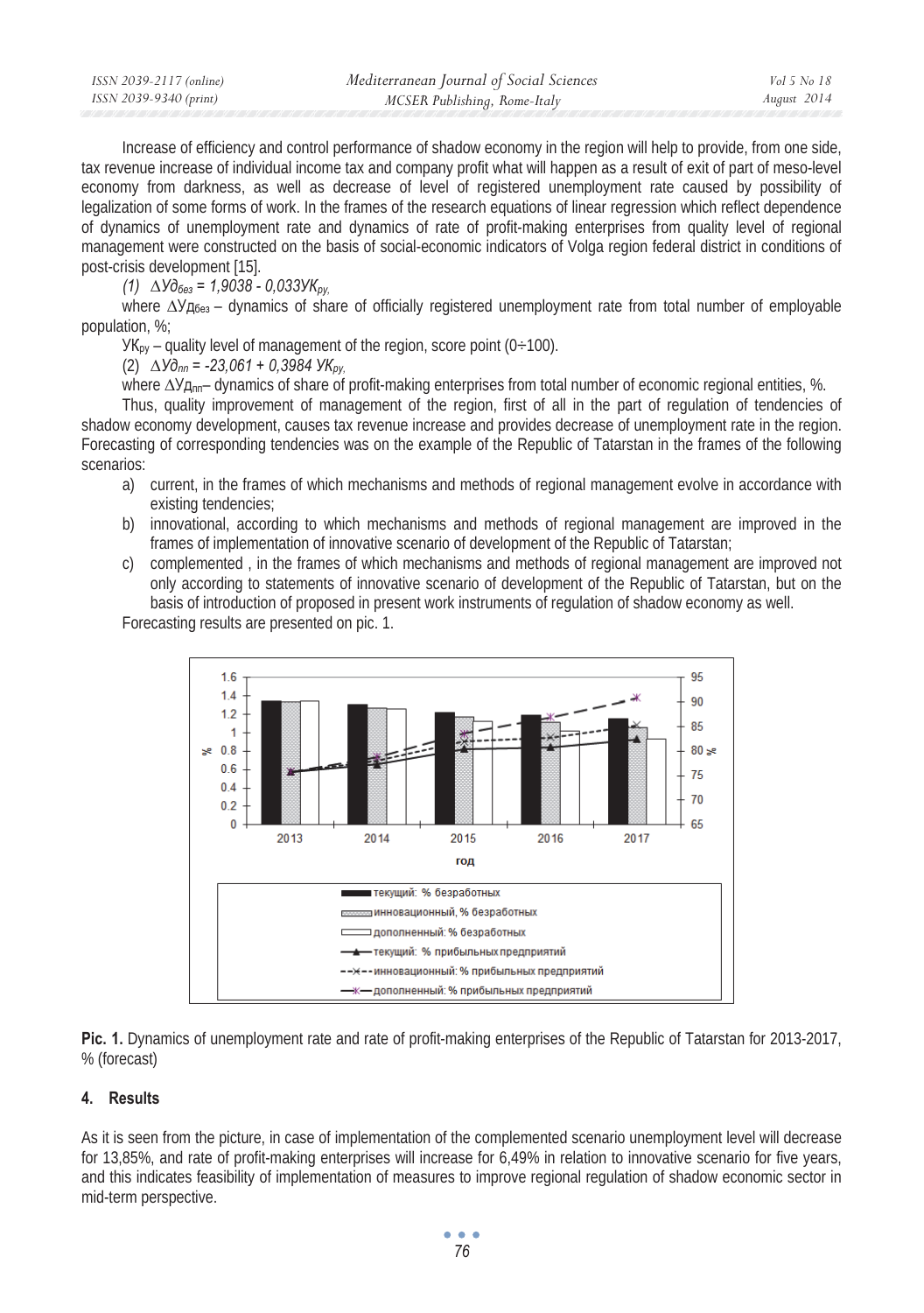### **References**

Data of Federal service of public statistics [Internet resource]. Access: www.gks.ru/, free.

- Panasyuk, M.V., Bagautdinova, N.G., Safiullin, L.N., Novenkova, A.Z. Territorial approach to solving the region strategic management problems // World Applied Sciences Journal, 27(13), 2013, 149-153.
- Bagautdinova N.G., Tsaregorodtsev E., Kulalayeva I., Arzhantseva N. Assessment of Mutual Probabilistic Influence of Volatility of Official Price for Precious Metals on the Market Value of the Bi-Currency Basket// Mediterranean Journal of Social Sciences.- Vol.5, No12, (2014)-pp.33-38.
- Fakhrutdinova, E., Fakhrutdinova, A., Severyanov, O., Valeev, E. The transformation of educational approaches at the time of social and economical changes// World Applied Sciences Journal.Volume 27, Issue 13, 2013, Pages 15-19.
- Safiullin L.N., Novenkova A.Z., Safiullin N.Z., Ismagilova G.N. Prospects of small business in Tatarstan. Life Science Journal 2014; 11(6s): 396 – 399.
- Data of International non-governmental organization "Transparency International" [Internet resource]. Access: http://transparency.org/, free.

Bagautdinova N.G, Sabitov N.H, Salakhov B.R.,. Shakhnina I.Z Regional Banks in the System of Government Regulation of Economy// Mediterranean Journal of Social Sciences.- Vol.5, No12, (2014)-pp.39-42.

Glebova I.S., Sadyrtdinov R. and Rodnyansky D. Impact Analysis of Investment Attractiveness of the Republic of Tatarstan on Fixed Investments of its Leading Companies // World Applied Sciences Journal 26 (7): 911-916, 2013.

- Safiullin, M.R., Elstin, L.A., Shakirova, A.I. (2012). Evaluation of business and economic activity as a short-term forecasting tool. Herald of the Russian Academy of Sciences, 4, 290-294.
- Data of World Bank. Access http://message.worldbank.org, free.

MacAfee K. A Glimpse of the Hidden Economy in the National Accounts // Economic Trends. 1980. Vol. 136. P. 81–87.

- Frey B. S., Weck-Hannemann H. The Hidden Economy as an 'Unobserved' Variable // European Economic Review. 1984. Vol. 26/1. P. 33–53.
- Safiullin L.N., Gafurov I.R., Shaidullin R.N., Safiullin N.Z. Socio-economic development of the region and its historical and cultural heritage. Life Science Journal 2014; 11(6s): 400-404.
- Ajupov A. Definitions of concepts scope and interaction of risk-engineering on the financial market. Life Science Journal 2014; 11(6s): 337-340.
- Bagautdinova N.G, Sarkin A.V., Averyanov B.A., Arzhantseva N. The Consept of "New" Paternalism and Its Realisation within The State Regualtion of Econom// Mediterranean Journal of Social Sciences.- Vol.5, No12, (2014)-pp.27-32.

Kundakchyan R.M., Zulfakarova L.F. Current issues of optimal capital structure based on forecasting financial performance of the company. Life Science Journal 2014; 11(6s): 368-371.

Schneider F., Buehn A., Montenegro C. E. New Estimates for the Shadow Economies all over the World // International Economic Journal. 2010. Vol. 24 (4). P. 443-461.